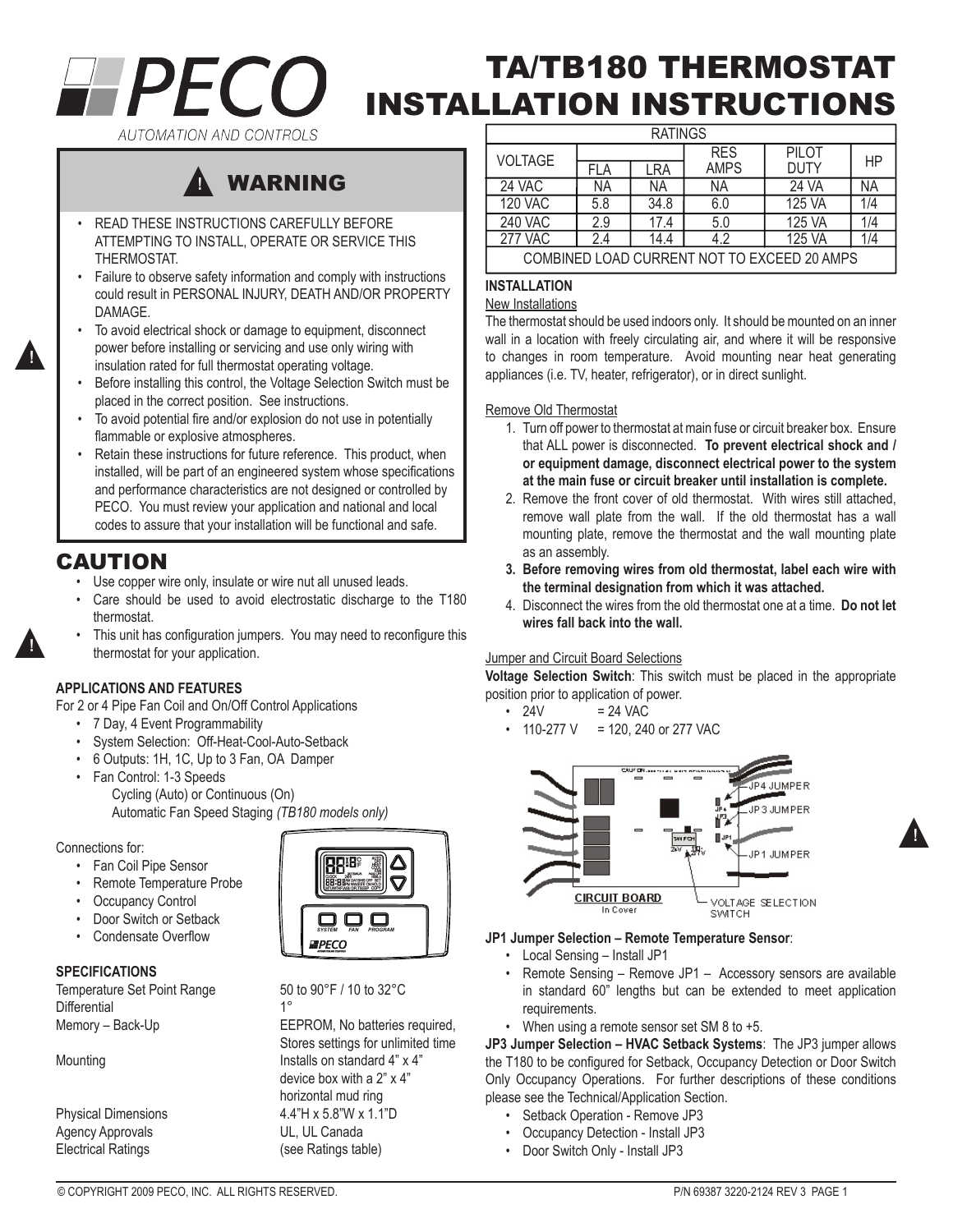

**JP4 Jumper Selection – 2 or 4 Pipe Operation**: Connection of a pipe sensor will change the operation of the outputs as shown in the table below. (See Technical Notes for further information on Pipe Sensor Operation)

- 2-Pipe Operation Install JP4 The thermostat will permanently disable the Secondary Output and disables system and fan invalid modes.
- • 4-Pipe Operation Remove JP4 Both the Main Output (COOL) and Secondary Output (HEAT) will be available.

| JP4<br><b>Selection</b>                     | Pipe<br>Sensor<br>Water<br>Temp | Aqua<br><b>Stat</b> | <b>Main Output</b><br>(Blue Wire) | Secondary<br>Output<br>(Red Wire) |  |
|---------------------------------------------|---------------------------------|---------------------|-----------------------------------|-----------------------------------|--|
| 2-Pipe                                      | COLD                            | Open                | Cooling ONLY                      | Disabled                          |  |
| JP4-ON                                      | HOT                             | Closed              | <b>Heating ONLY</b>               | Disabled                          |  |
| 4-Pipe                                      | COLD                            | Open                | Coolina                           | Heating                           |  |
| JP4-OFF                                     | HOT                             | Closed              | <b>Heating ONLY</b>               | Disabled                          |  |
| * Fan will not cycle on for disabled modes. |                                 |                     |                                   |                                   |  |

**Condensate Overflow Interrupt** - The remote probe input can be used with a condensate overflow interrupt switch (CO), either in conjunction with a remote probe (normally closed CO switch) or with local sensing (normally open CO switch). When the condensate switch activates, the T180 will display the service wrench and disable all outputs



#### Mounting Thermostat

- 1. Thermostat mounts to a 4" x 4" box with a  $2$ " x 4" mud ring. Adapter wall plates are available if needed.
- 2. Pull wires through the hole of the thermostat base.
- 3. Mount thermostat base to the wall using the enclosed mounting screws. Tighten screws evenly but do not over tighten.
- 4. Verify that the circuit board is firmly snapped into the cover and has not been dislodged during handling.
- 5. Match and connect equipment wire thermostat using the appropriate wiring schematic as shown at the bottom of the page on the left-hand side.
- 6. Wire nut all unused wires or terminate properly according to local building codes.



- 7. Mount the base to the mud ring and install the cover assembly. Firmly press cover to engage the cover locking snaps. Should the cover need to be removed in the future, use a flat edged tool to put pressure on the base sides. This will release the four side latches.
- 8. Turn on power to equipment.



#### T180 Cover Assembly

#### **System Check-out**

- 1. After wiring and installation is complete, energize the system.
- 2. Set fan to ON. Select each fan speed (TA180 Models) to verify operation.
- 3. Set the System button to AUTO, or available selection.
- 4. Using the UP arrow, adjust temperature more than 5°F above the room temperature to cycle on heating.
- 5. Using the DOWN arrow adjust the temperature to 5°F below room temperature to cycle on cooling.

Note: If the thermostat is set to utilize a time-based purge cycle (Service menu 16), the thermostat will conduct a 3-min purge on initial start-up if a pipe sensor is connected.

#### **THERMOSTAT CONFIGURATION / SERVICE MENU**

To enter the Service Menu press the UP and DOWN arrows simultaneously for five (5) seconds. The current display icon will be turned off.

Service menu number 1 will appear. Push the SYSTEM button to move to the next Service Menu number. The UP and DOWN arrow keys will scroll through your range of options for each feature. All changes to the Service Menu are automatically saved when the system times out. Please refer to the service menu table on page three.

#### **USER OPERATION**

• Please refer to T180 Programmable Thermostat Owner's Manual for operating instructions

#### **TECHNICAL / APPLICATION NOTES Standard Fan Operation:**

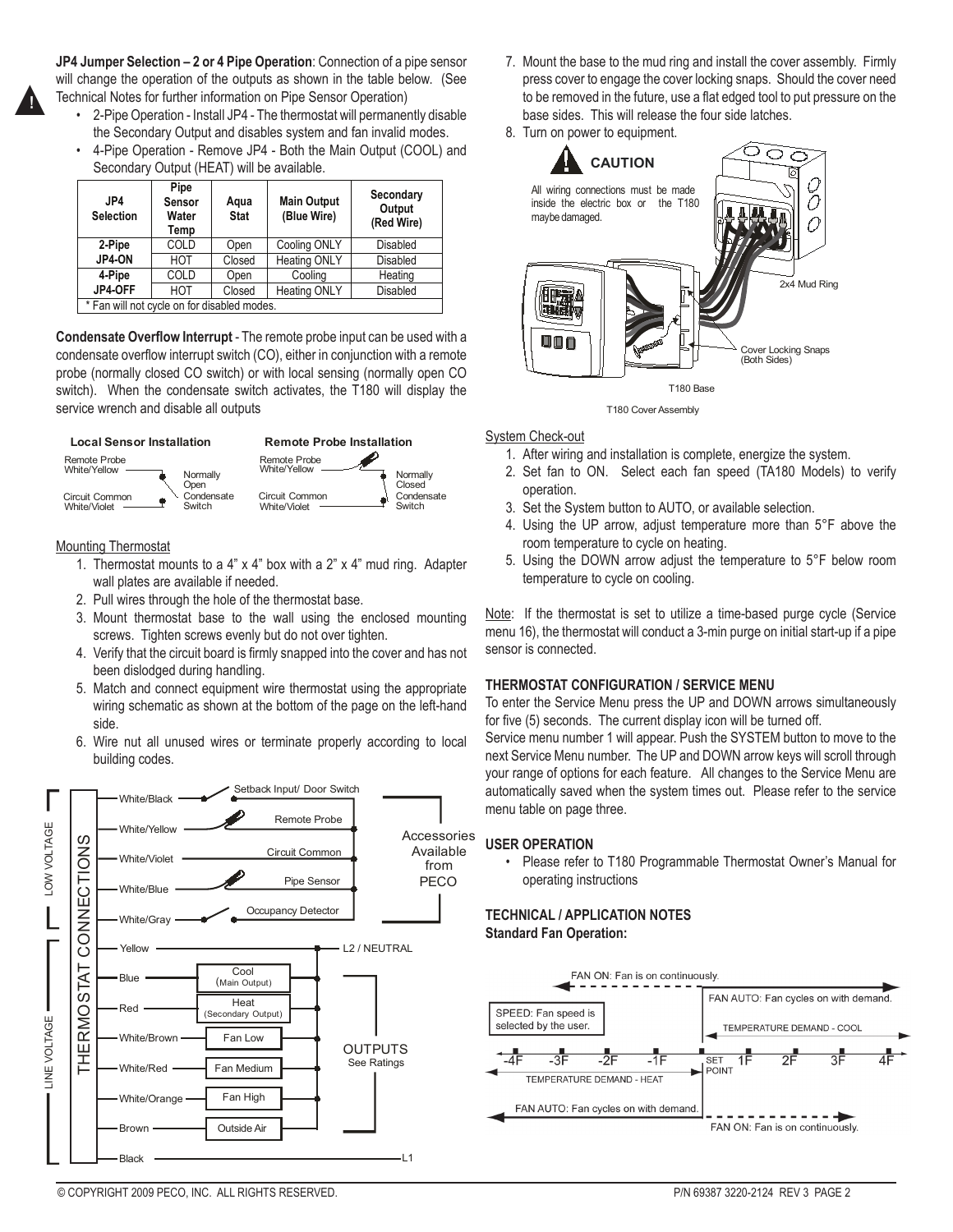| <b>MENU</b>    | <b>FEATURE</b>                 | <b>RANGE</b>                                                                                                 | <b>DESCRIPTION / COMMENTS</b>                                                                                                                                                                                                                                   |  |  |
|----------------|--------------------------------|--------------------------------------------------------------------------------------------------------------|-----------------------------------------------------------------------------------------------------------------------------------------------------------------------------------------------------------------------------------------------------------------|--|--|
| $\mathbf{1}$   | F° or C°                       | 0- Celsius<br>1- Fahrenheit (Default)                                                                        | Determines temperature displays in Fahrenheit or Celsius                                                                                                                                                                                                        |  |  |
| 3              | Fan Off Delay                  | 0-99 Seconds (0- Default)                                                                                    | The amount of time (in seconds) the lowest available fan speed will run after the thermostat outputs are disabled.                                                                                                                                              |  |  |
| $\overline{4}$ | Range Low                      | 50-90°F, 10-32°C (50°F- Default)                                                                             | The lowest selectable temperature setpoint value.                                                                                                                                                                                                               |  |  |
| 5              | Range High                     | 50-90°F, 10-32°C (90°F- Default)                                                                             | The highest selectable temperature setpoint value.                                                                                                                                                                                                              |  |  |
| 6              | Setback Low                    | 0- OFF<br>50-82°F, 11-27°C (55°F- Default)                                                                   | The temperature setpoint value you want the thermostat to Heat to when the T180 is in the Setback mode.                                                                                                                                                         |  |  |
| $\overline{7}$ | Setback High                   | 0- OFF<br>50-90°F, 11-32°C (90°F- Default)                                                                   | The temperature setpoint value you want the thermostat to Cool to when the T180 is in the Setback mode.                                                                                                                                                         |  |  |
| 8              | Zone Temp Offset               | +/- 9°F or +/- 4.5°C (0°F- Default)                                                                          | Zone Temperature offset adjusts the sensed Zone Temperature displayed, allowing calibration in the field.                                                                                                                                                       |  |  |
| 9              | Keypad Lockout                 | 0- No keypad lockout (Default)<br>1- Disables System/Fan/Program<br>2- Disables all buttons                  | This function blocks access to certain features of the device. The Service Menu is still available if the keypad<br>lockout is enabled.                                                                                                                         |  |  |
| 10             | Fan Mode                       | 1- ON<br>2- Auto<br>3- ON or Auto (Default)                                                                  | ON- Fan is always on, regardless of demand.<br>Auto- Fan is only on with heating or cooling demand.<br>ON or Auto- User can choose either selection.                                                                                                            |  |  |
| 11             | Fan Speeds                     | 1- High<br>2- Low, High<br>3- Low, Med, High (Default)                                                       | Speeds which are selectable by the user.                                                                                                                                                                                                                        |  |  |
| 12             | System Mode                    | OFF, Auto<br>OFF, Heat, Cool, Auto (Default)<br>OFF, Heat, Cool<br>Heat, Cool, Auto                          | Sets the system modes the occupant is able to select.                                                                                                                                                                                                           |  |  |
| 13             | Controlled Off or Off Override | 0- Disable (Default)<br>1- Enable                                                                            | When enabled, the unit will control to the Setback setpoints. This function will also override the user mode setting of<br>OFF if the room temperature is equal to or above the Cool Setback setpoint or equal to or below the Heat Setback<br>setpoint.        |  |  |
| 14             | Front Panel Setback Control    | 0- Disable (Default)<br>1- Enable                                                                            | When enabled, Setback is shown as an available system mode selection. If Setback mode is selected, the<br>thermostat will control to the current Setback Heat and Setback Cool setpoints.                                                                       |  |  |
| 15             | Cycled Outside Air Damper      | 0- Continuous (Default)<br>1- Cycles                                                                         | The Outside Air output will cycle with heat or cool demand if Cycles mode is chosen. The Outside Air output is<br>active anytime the thermostat is out of the OFF mode when Continuous mode is chosen. When in Setback the<br>Outside Air output will turn off. |  |  |
| 16             | Temperature Based Purge Cycle  | 0- Time Based (Default)<br>1- Temperature Based                                                              | Determines if the Purge Cycle will be Temperature or Time Based.                                                                                                                                                                                                |  |  |
| 17             | Minimum Dead Band Adjustment   | 3°F (Default)<br>3-10°F, 1.5-5°C                                                                             | A changeover deadband value prevents short cycling between Heating and Cooling modes. The value is adjustable<br>to meet various HVAC system requirements.                                                                                                      |  |  |
| 18             | <b>Factory Default Reset</b>   | 0- Disable (Default)<br>1- Enable                                                                            | Toggles between OFF and DFLT. When factory default is desired, select DFLT.                                                                                                                                                                                     |  |  |
| 25             | Pre-Occupancy Purge            | 0 Hours (Default)<br>0-3 Hours                                                                               | Energizes Fan Low for selected number of hours (0-3) prior to events Wake (Occupied 1) and Day (Occupied 2)                                                                                                                                                     |  |  |
| 30             | Cycles Per Hour (CPH) Cooling  | 3 CPH (Default)<br>0-6 CPH                                                                                   | Defines the number of cycles per hour for cooling. A selection of 0 disables cycling.                                                                                                                                                                           |  |  |
| 32             | Cycles Per Hour (CPH) Heating  | 5 CPH (Default)<br>0-12 CPH                                                                                  | Defines the number of cycles per hour for heating. A selection of 0 disables cycling.                                                                                                                                                                           |  |  |
| 35             | Heat Recovery Rate             | 5°F/Hr (Default)<br>0-18°F/Hr 0-10°C/Hr                                                                      | Defines the rate in which the device achieves the comfort setpoint. O disables ramp recovery.                                                                                                                                                                   |  |  |
| 36             | Cool Recovery Rate             | 5°F/Hr (Default)<br>0-18°F/Hr 0-10°C/Hr                                                                      | Defines the rate in which the device achieves the comfort setpoint. 0 disables ramp recovery.                                                                                                                                                                   |  |  |
| 40             | Minimum Off Time               | 4 Minutes (Default)<br>1-10 Minutes                                                                          | Sets the minimum off time for both heat and cool output                                                                                                                                                                                                         |  |  |
| 45             | Intermittent Fan               | 0- Disable (Default)<br>1- Enable                                                                            | If enable is selected, the intermittent fan will operate during setback operation. (Default values will be used unless<br>menu 46 and 47 are adjusted.)                                                                                                         |  |  |
| 46             | Intermittent Fan On Time       | 5 Minutes (Default)<br>1-60 Minutes                                                                          | Defines the duration in which fan low will be on. Fan On will be activated after Fan Off time has passed.                                                                                                                                                       |  |  |
| 47             | Intermittent Fan Off Time      | 25 Minutes (Default)<br>0-60 Minutes                                                                         | Defines the duration in which fan low will be off. Fan Off will be activated after Fan On time has passed. A selection<br>of 0 will result in continuous Fan.                                                                                                   |  |  |
| 71             | Revision                       |                                                                                                              | Upon menu selection, the firmware and configuration revision will be displayed.                                                                                                                                                                                 |  |  |
| 80             | System Test Main Output (Cool) | 0- Disable (Default)<br>1- Enable                                                                            | If enable is selected, it will activate the main output (cool output) for 10 minutes. Fan High will automatically turn on.<br>If a different menu is selected the output will be disabled.                                                                      |  |  |
| 81             | System Test Main Output (Heat) | 0- Disable (Default)<br>1- Enable                                                                            | If enable is selected, it will activate the secondary output (heat output) for 10 minutes. Fan High will automatically<br>turn on. If a different menu is selected the output will be disabled.                                                                 |  |  |
| 82             | System Test Fan Output         | 0- Disable (Default)<br>1- Enable Fan Low Output<br>2- Enable Fan Medium Output<br>3- Enable Fan High Output | If enable is selected, it will activate the fan output for 10 minutes. If a different menu or a different fan speed is<br>selected the output will be disabled.                                                                                                 |  |  |